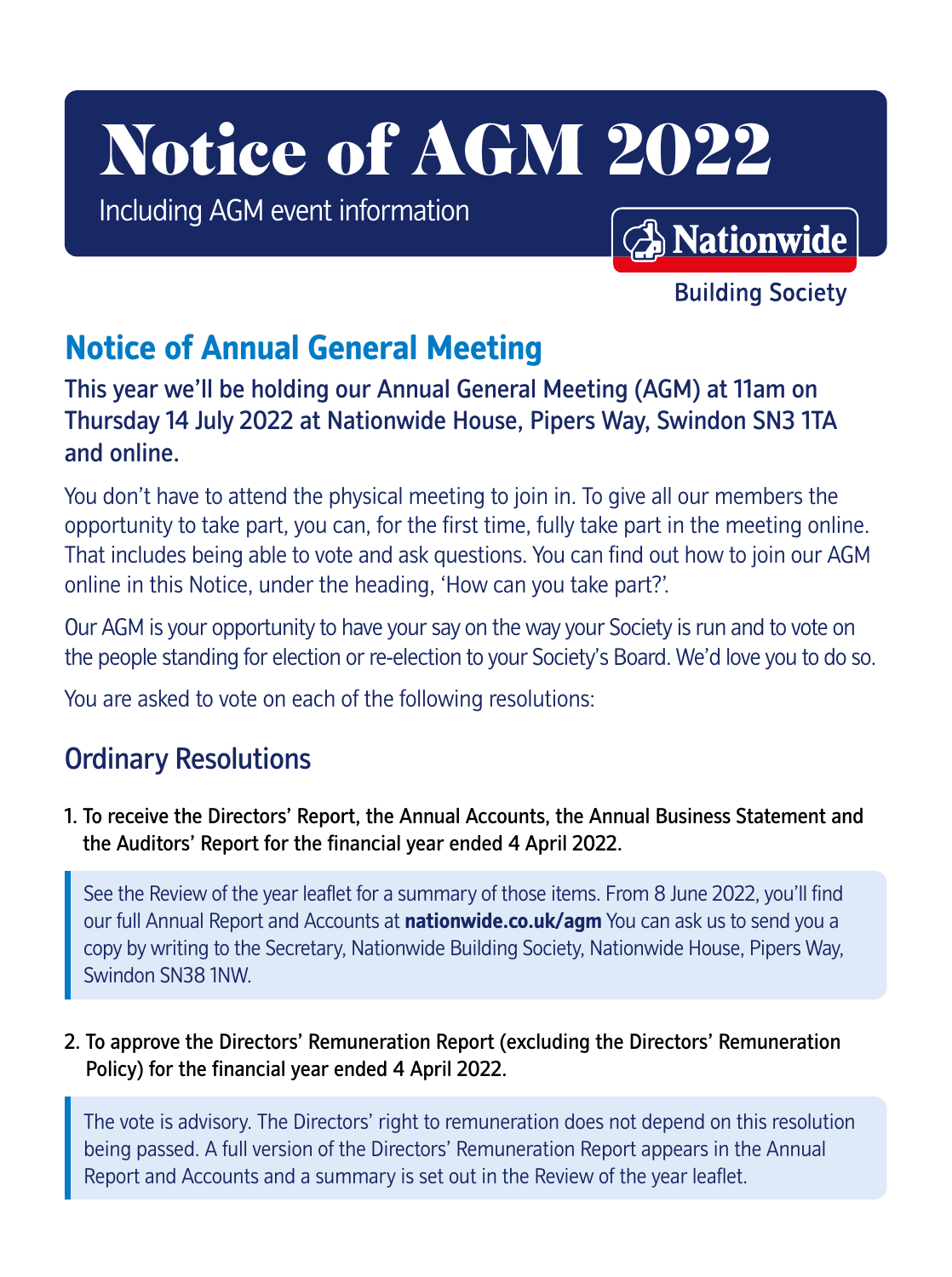3. To approve the Directors' Remuneration Policy, the full text of which is contained in the Directors' Remuneration Report for the financial year ended 4 April 2022.

 The Society is not required to submit the policy to a binding vote of members but has decided, on a voluntary basis, to submit the policy to a vote of members on an advisory basis. A summary of the Directors' Remuneration Policy appears in the Review of the year leaflet. A full version appears in the Annual Report and Accounts and at **<nationwide.co.uk/agm>**

## 4. To re-appoint Ernst & Young LLP as Auditors until the end of the next AGM.

The Board is proposing the re-appointment of Ernst & Young LLP as the Society's Auditors, subject to member approval at the AGM.

# Special Resolution

# 5. To authorise the Society to apply a maximum ratio of the variable to fixed components of total remuneration for material risk takers of 2:1.

The Remuneration Committee is recommending an increase to the maximum permitted ratio of variable to fixed pay from the current limit of 1:1 to 2:1 for 'material risk takers' ('MRTs'). MRTs are individuals whose professional activities have a material impact on the Society's risk profile. They include the Directors of the Society, senior management and other staff with key responsibilities. If this resolution is passed, there will not be any impact on the Society's ability to maintain a sound capital base. The detailed recommendation on this resolution is set out in the Review of the year leaflet.

Special procedural rules apply to this resolution. To pass the resolution, it must be approved by at least 75 per cent of the members who vote on the resolution (in person or by proxy).

Members who have an interest in the proposed higher ratio are not allowed to exercise, and will be instructed not to exercise, any voting rights they may have as members of Nationwide in respect of this resolution.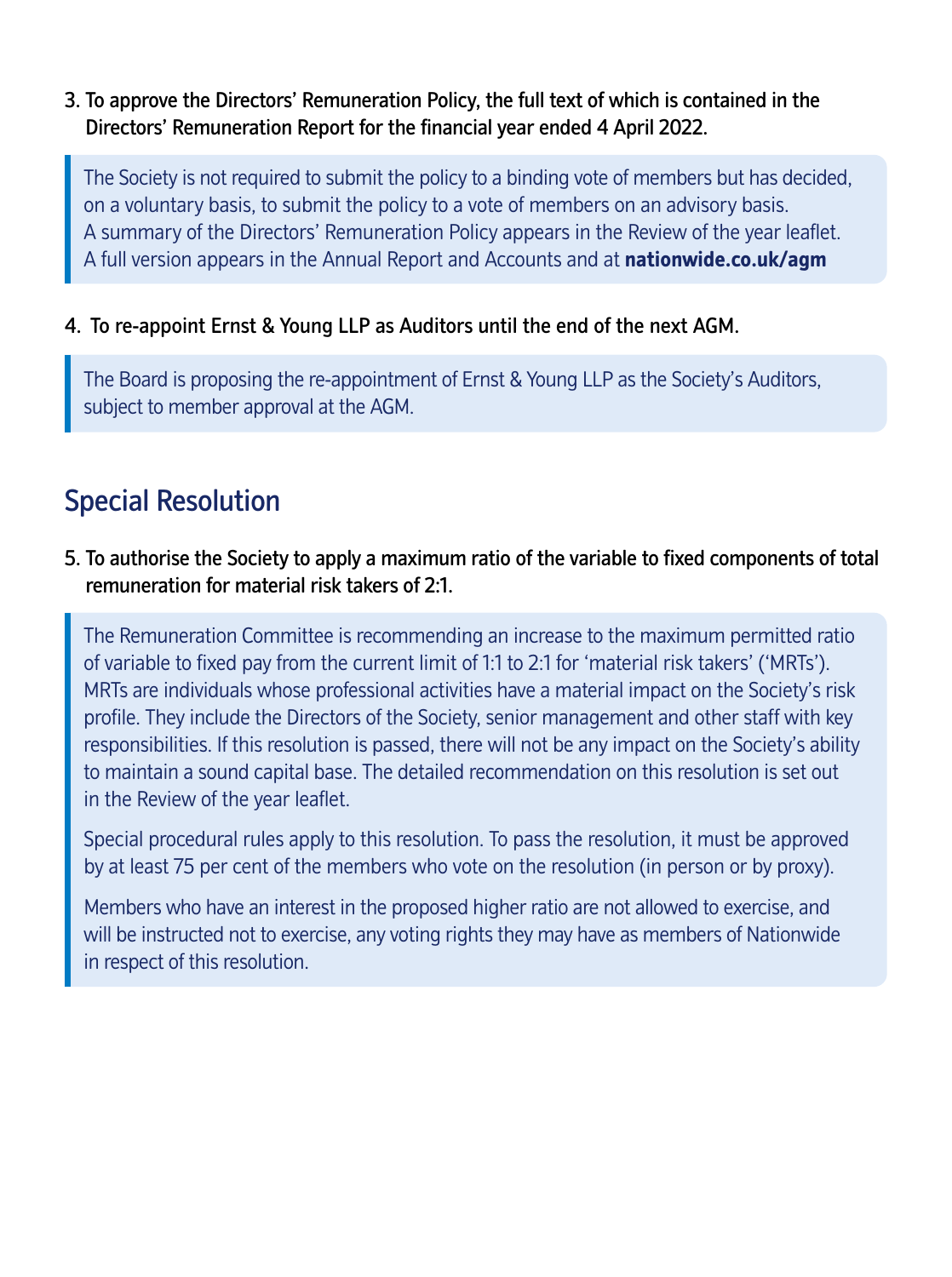The election or re-election of your Society's Directors

- 6. To elect **Debbie Crosbie**
- 7. To elect **Alan Keir**
- 8. To elect **Gillian Riley**
- 9. To re-elect **Mai Fyfield**
- 10. To re-elect **Albert Hitchcock**
- 11. To re-elect **Debbie Klein**
- 12. To re-elect **Kevin Parry**
- 13. To re-elect **Tamara Rajah**
- 14. To re-elect **Chris Rhodes**
- 15. To re-elect **Phil Rivett**
- 16. To re-elect **Gunn Waersted**

All Directors on the Board as at the date of this Notice of AGM are standing for election or re-election apart from Joe Garner who will step down before the AGM and Tim Tookey who will step down at the AGM. Debbie Crosbie, our new CEO, will join the Board before the AGM and will also stand for election as a director this year. The Chairman confirms that all of the current Directors looking to be elected or re-elected continue to be effective and are strongly committed to the role.

# What does your Board recommend?

This AGM is your opportunity to say whether you're happy with the way your Society is being run. If you are, the Board recommends you vote 'For' each of the resolutions and 'For' the election or re-election of each of the Directors.

## **By order of the Board**

Jason Wright, Society Secretary. 29 April 2022.

The explanatory notes to the business of the AGM are set out in blue boxes above. These are for information purposes only and do not form part of this Notice of AGM.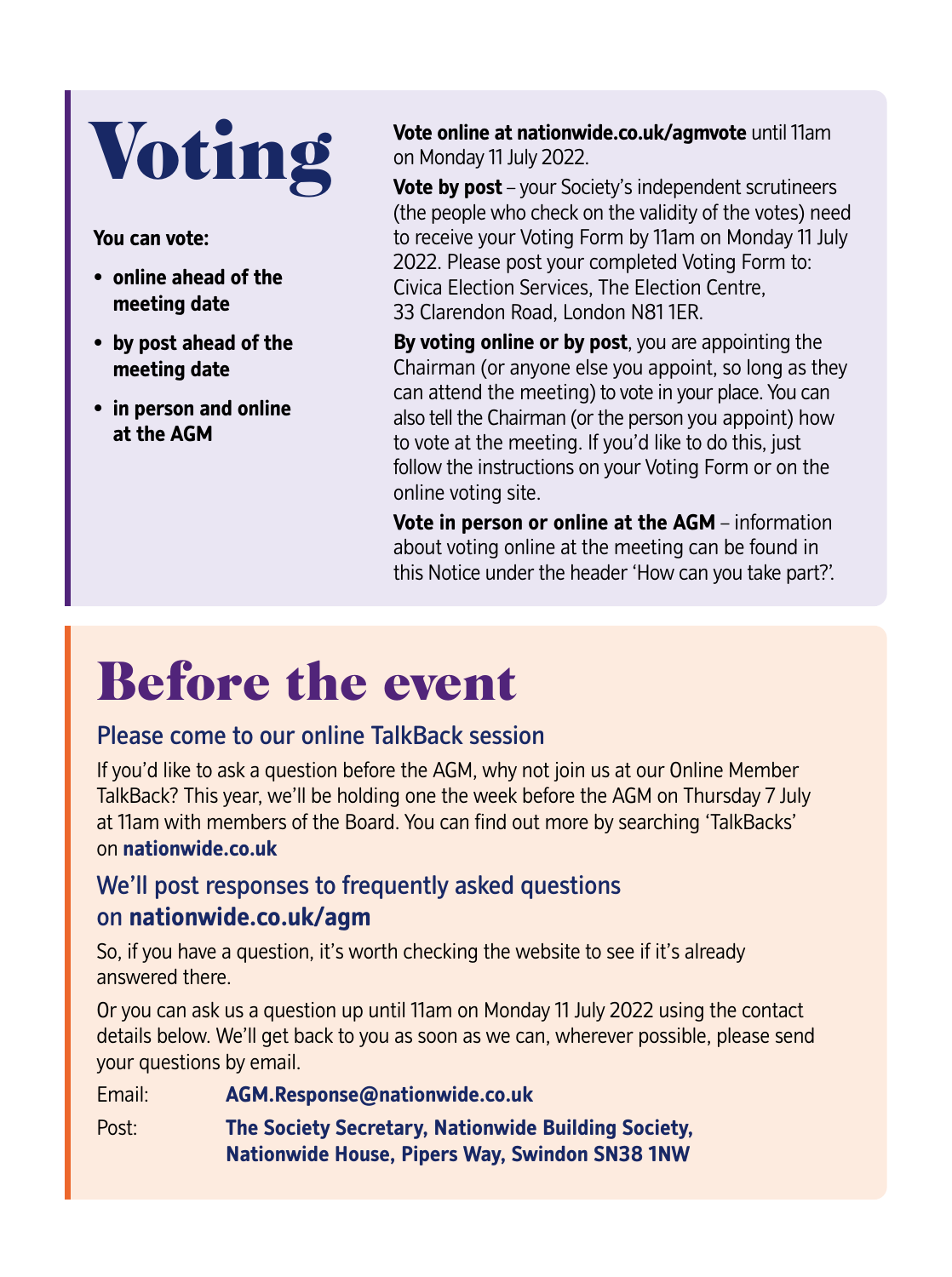# How can you take part?

# Join our event online

As well as attending the physical meeting, you can also attend the AGM online. This year, for the first time, you'll be able to fully take part in the meeting on our online AGM site. That includes being able to ask questions by text or video and voting too.

On the day, you can join our AGM online from 10.30am:

# - go to **<nationwide.co.uk/agmlive>**

- enter meeting code 30131
- then enter the two-part voting (security) codes from your Voting Form or your voting email.

If you can't find your codes, please check the FAQs on **<nationwide.co.uk/agm>**. We'll update that webpage with a contact phone number for our helpline on 14 July 2022.

Once you have logged in, you will see a screen showing a live video broadcast of proceedings. You will be able to ask questions by video or text by clicking on the message symbol in the bottom right hand corner of the screen. When the Chairman opens the vote, you will be able to vote on resolutions live in the meeting by clicking on the 'Voting' symbol on the left hand side. Any vote cast during the meeting will be taken as your final vote, even if you have already voted before the meeting.

Step by step instructions on how to join and participate in our AGM online are on our website **<nationwide.co.uk/agm>**

Our online AGM site should work on most common internet browsers such as Chrome, Safari, Firefox and Edge. If you are having trouble logging in, please refresh your browser or log out and log in again. The site is also compatible with most common mobile devices. If you are still having problems logging in, please try a different device.

If you experience any further difficulties with access, voting, asking questions, etc. please contact our scrutineers at [support@cesjoinin.com](mailto:support@cesjoinin.com) 

It is your responsibility to ensure that you have an active internet connection and remain connected throughout the duration of the meeting.